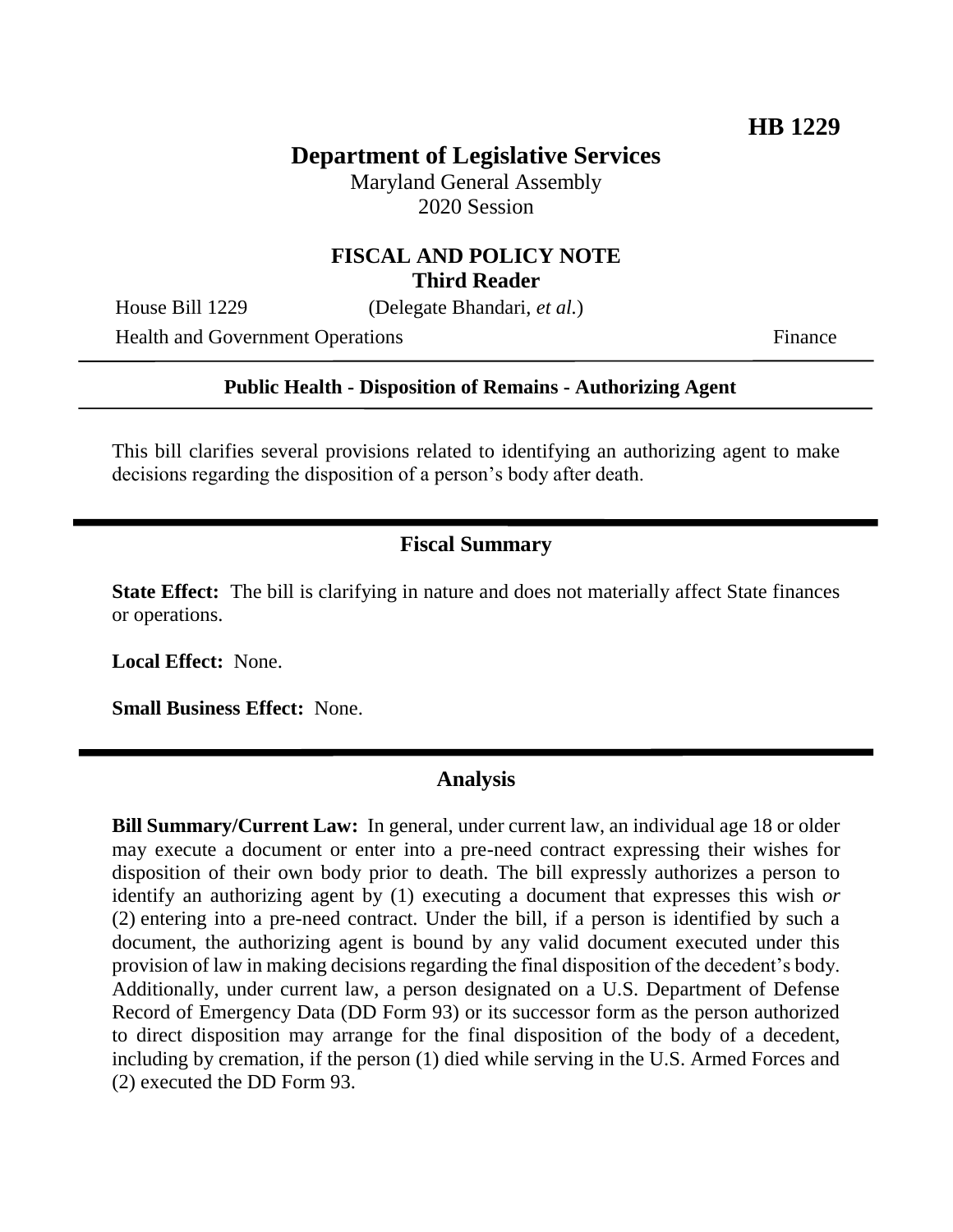The bill clarifies that the following individuals have the right to serve as the authorizing agent for a decedent if the decedent executed a valid document: (1) the person designated to direct disposition on the DD Form 93; or (2) the person designated as an authorizing agent.

Under current law, unless a person has knowledge that contrary directions have been given by the decedent, if an individual does not execute such a document prior to death, the following persons (in the order of priority) have the right to arrange for the final disposition of the body and are liable for the reasonable costs of preparation, care, and disposition of the decedent:

- the surviving spouse or domestic partner;
- an adult child;
- a parent;
- an adult brother or sister;
- an adult grandchild;
- a person acting as a representative of the decedent under a signed authorization of the decedent (the bill clarifies that this is a person acting as a representative of the decedent under a signed authorization of the decedent that does not meet specified requirements);
- the guardian of the decedent at the time of death, if a guardian has been appointed; or
- in the absence of any person listed above, any other person willing to assume the responsibility to act as the authorizing agent – after attesting in writing that a good faith effort has been made to no avail to contact the other individuals who have higher priority.

If a decedent has multiple survivors, any adult child, parent, or adult brother or sister who confirms in writing to a practitioner that all other members of the same class have been notified may serve as the authorizing agent (unless the practitioner receives a written objection to the cremation from another member of that class within 24 hours). Otherwise, the majority of a class may serve as the authorizing agent.

# **Additional Information**

**Prior Introductions:** None.

**Designated Cross File:** SB 528 (Senator West) - Finance.